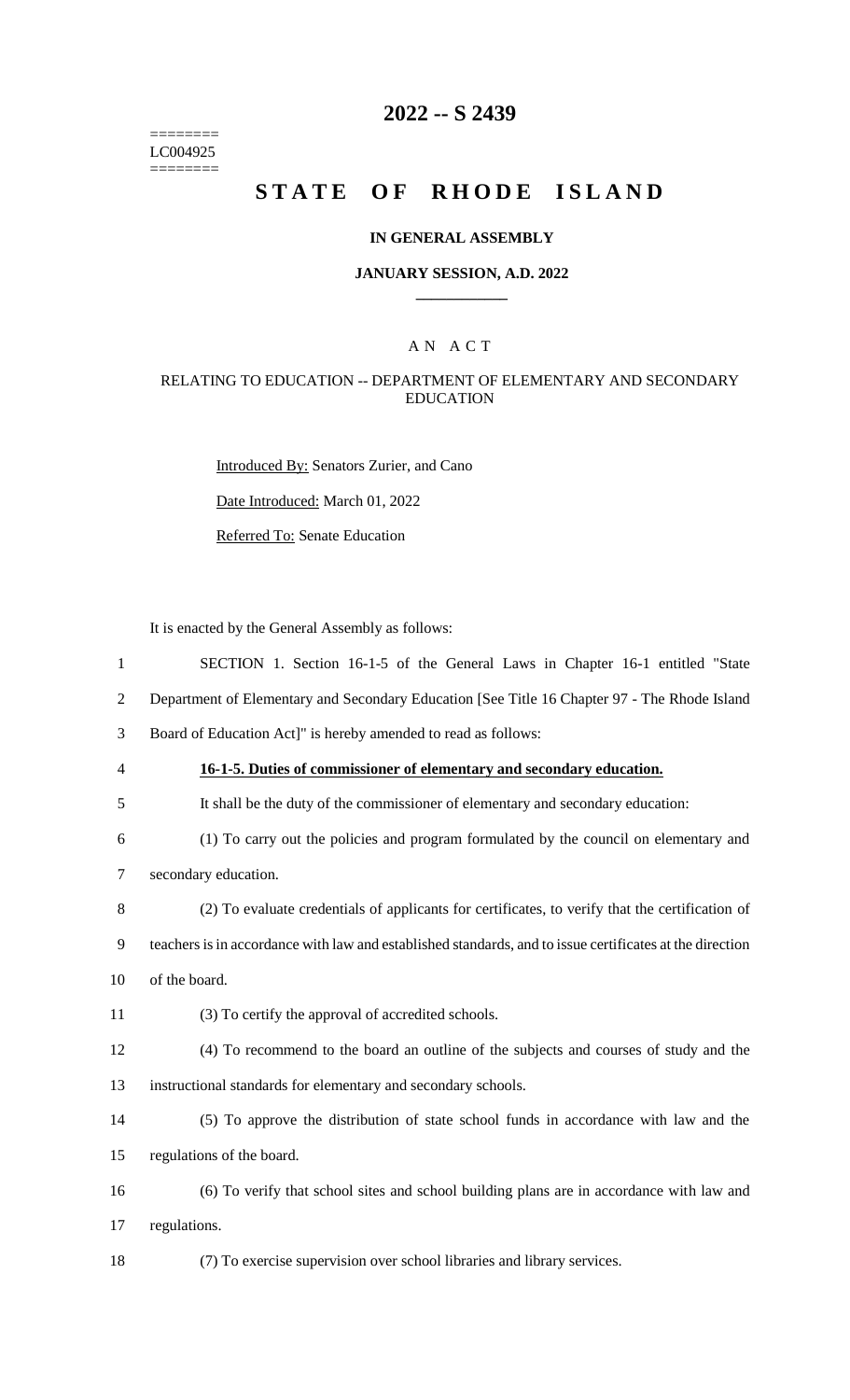(8) To certify that school bus routes and schedules and all contracts for pupil transportation conform with provisions of law and the rules and regulations of the board. (9) To require the observance of all laws relating to schools and education. (10) To interpret school law and to decide such controversies as may be appealed to the commissioner from decisions of local school committees. (11) To prepare and recommend standard forms for the use of local schools. (12)(i) To prepare, with the assistance of the department of administration, manuals of uniform budgetary and standard financial records and procedures for local school officers. The board of regents shall adopt uniform local school budgeting procedures no later than July 1, 1989, and those procedures should include, at a minimum, the following: (A) Provision for uniform classification of revenues and expenditures; (B) Requirements of detailed expenditure estimates and a table of organization including the proposed staffing of each school; (C) Estimates of receipts and expenditures for the last two (2) completed fiscal years, the current and ensuing fiscal years; and (ii) To carry out the purpose of this subsection a sum of ten thousand dollars (\$10,000) not

 otherwise appropriated shall be included in the appropriation made to support the department of elementary and secondary education.

 (13) To receive general supervision from the council on elementary and secondary education and to appoint the several officers and employees of the department subject to the provisions of the state merit system act, chapters 3 and 4 of title 36.

 (14) To establish health education, alcohol and substance abuse programs for students in grades kindergarten (K) through twelve (12), in accordance with § 35-4-18. The program will consist of the following: A mandated state health education, alcohol and substance abuse curriculum for grades kindergarten (K) through twelve (12), a mandated assessment program in the areas of health, fitness, alcohol and substance abuse, and an in-service training program that will be developed specifically for the implementation of the mandated curriculum.

 (15)(i) To appoint a three-member (3) committee for the purpose of choosing a "teacher of the year" among teachers in public school grades kindergarten (K) through twelve (12). The "teacher of the year" shall receive an award of one thousand dollars (\$1,000).

 (ii) It is the intent of the general assembly that the funds necessary to carry out the provisions of this subdivision shall be provided within the annual appropriations act.

 (16) To institute a process to review, revise, and adopt statewide academic standards that align with state assessments for the core subjects of mathematics, English language arts, science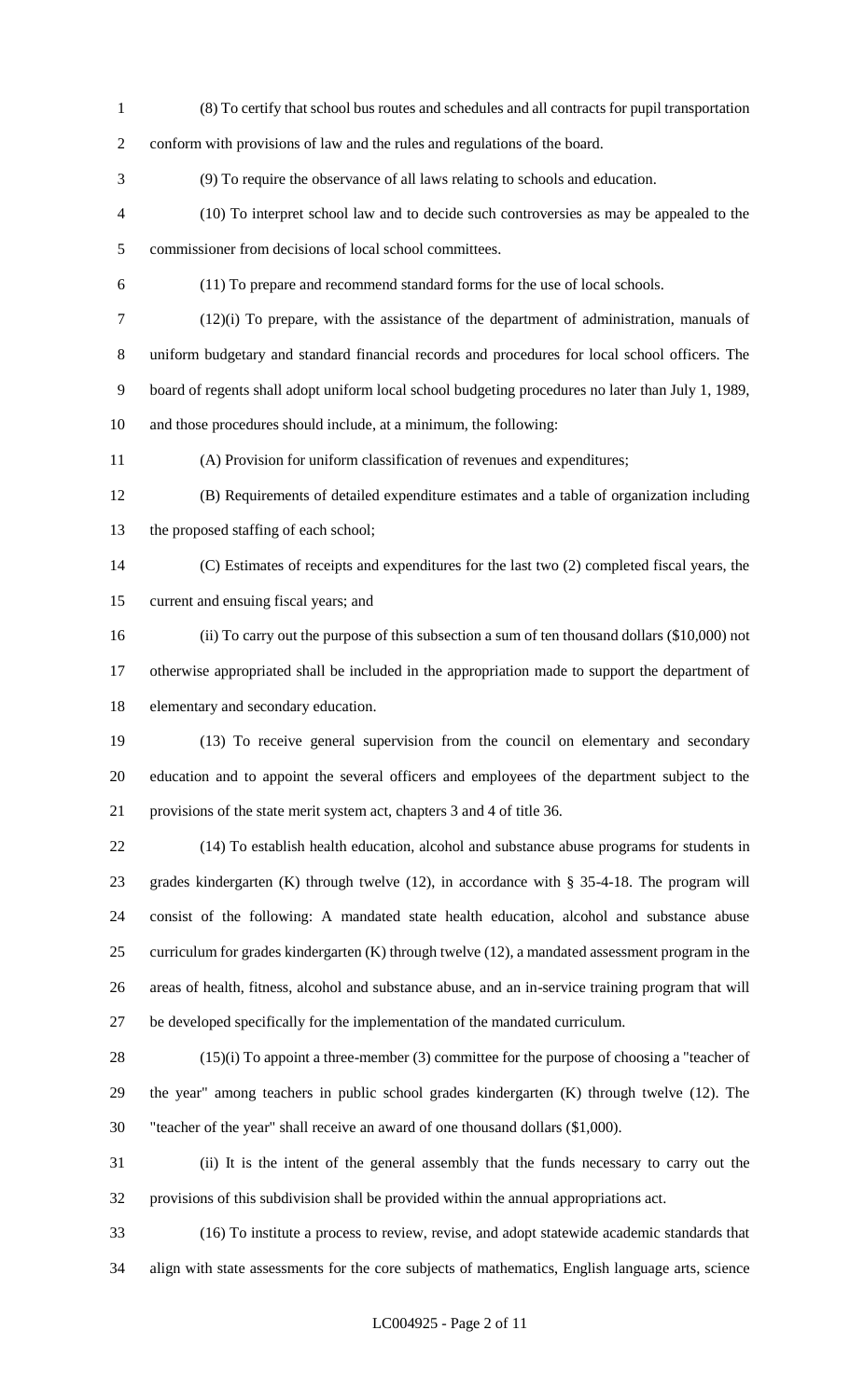- and technology, history and social studies, world languages, and the arts.
- (17) To institute a process for adapting, adopting, and developing curriculum frameworks for mathematics, English language arts, science and technology, history and social studies, world languages, and the arts covered by the academic standards.
- (18) To institute a process for reviewing and identifying high-quality curriculum and materials in mathematics, English language arts, and science and technology.
- (19) To prepare each year a plan for providing statewide assistance in the preparation and implementation of professional development plans.
- (20) To promulgate rules and regulations relating to the charter public school lottery
- process established pursuant to § 16-77-6.1(f). Notwithstanding the foregoing provision,
- 11 exceptions to this lottery process may be made for charter public schools, as defined by § 16-77-
- 12 2.1(4), that are created with the purpose of offering specialized training and education in specific
- 13 fields of study or targeting at-risk groups approved by the commissioner.
- SECTION 2. Sections 16-77-2.1, 16-77-5.1 and 16-77-6.1 of the General Laws in Chapter
- 16-77 entitled "Establishment of Charter Public Schools [See Title 16 Chapter 97 The Rhode
- Island Board of Education Act]" are hereby amended to read as follows:
- **16-77-2.1. Definitions.**

As used in this chapter, the following words shall have the following meanings:

- (1) "District charter schools" means schools created by existing public schools, groups of public school personnel, public school districts, or a group of school districts.
- 21 (2) "Independent charter schools" means schools created by:  $\overline{H}$  (i) Rhode Island nonprofit organizations provided that these nonprofit organizations shall have existed for at least two (2) years and must exist for a substantial reason other than to operate a school; or (ii) Colleges or universities within the State of Rhode Island.
- (3) "Mayoral academies" means schools created by a mayor of any city or town within the State of Rhode Island, acting by or through a nonprofit organization (regardless of the time said nonprofit organization is in existence) to establish a mayoral academy as hereinafter described in chapter 16-77.4 ("Mayoral Academies"). For purposes of this chapter the term "mayor" shall include any elected town administrator.
- (4) "Charter public schools" means district charter schools, independent charter schools, or mayoral academies.
- (5) "Board of regents" means the Rhode Island board of regents for elementary and secondary education.
- 

(6) "Commissioner" means the Rhode Island commissioner of elementary and secondary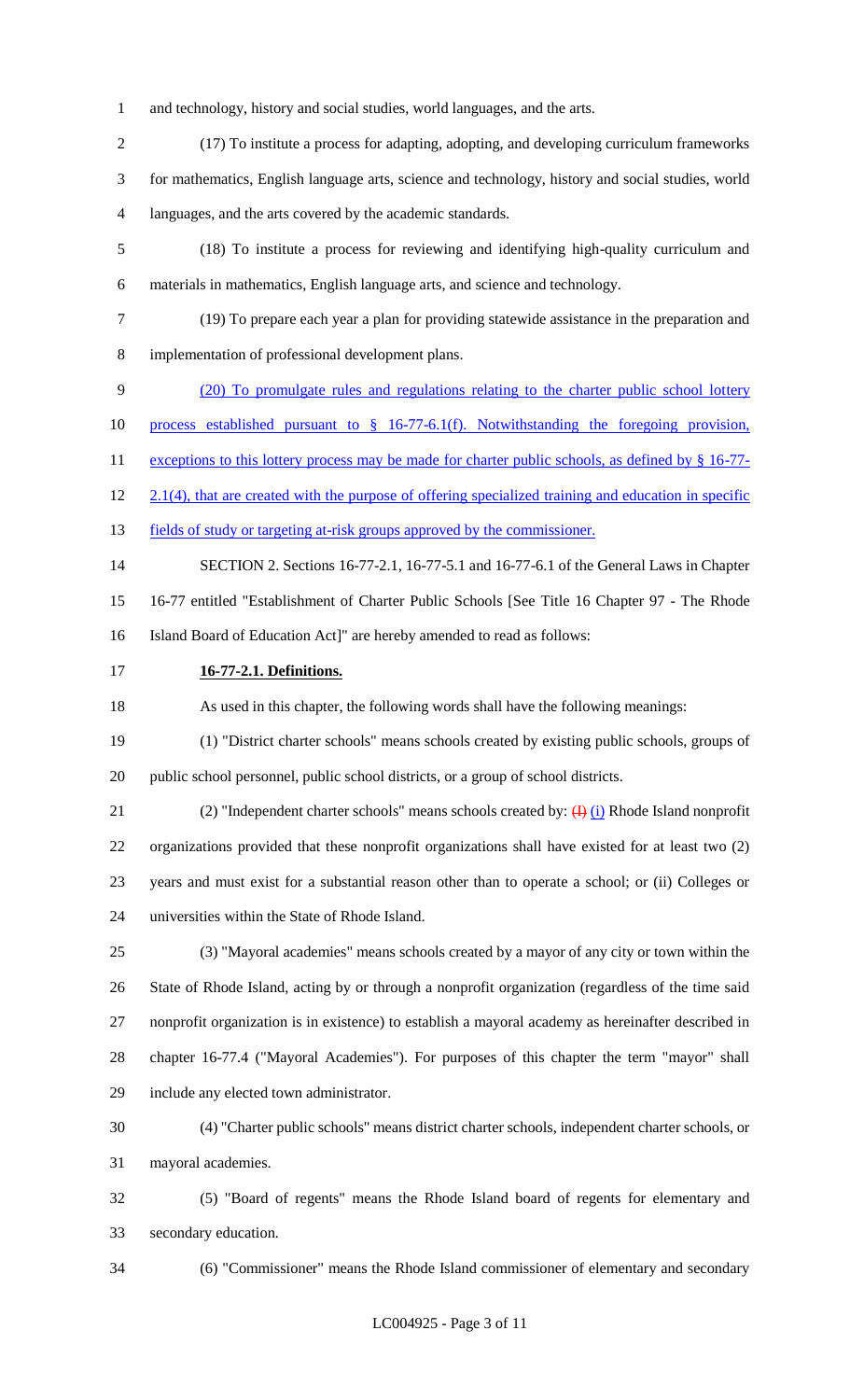- education.
- (7) "Sending school district" means the district where the student attending or planning to attend a charter public school resides. (8) "Educationally disadvantaged students" means all or a subset of the following: students
- 5 who are economically disadvantaged, students with disabilities, limited English proficient students,
- migrant children, abused or neglected children, and children experiencing homelessness.
- (9) "Students who are economically disadvantaged" means students who qualify for free
- or reduced lunch.
- (10) "Students with disabilities" means students who are eligible to receive services under
- the Individuals with Disabilities Education Act.
- 11 (11) "Limited English proficient students" means students who require assistance with acquisition of the English language.
- 13 (12) "Migrant children" means children who are migratory agricultural workers or fishers,

14 or who move from one school district to another with a parent or guardian who is a migratory

- agricultural worker or fisher.
- 16 (13) "Abused or neglected children" means children whose physical or mental health or
- 17 welfare is harmed, or threatened with harm, by his or her parent or other person responsible for his
- 18 or her welfare, pursuant to § 40-11-2.
- (14) "Children experiencing homelessness" refers to children or youth experiencing the
- conditions defined in regulations issued by the commissioner under § 16-64-2 to comply with the
- 21 federal Stewart B. McKinney Homeless Assistance Act.
- **16-77-5.1. Oversight by commissioner.**

 (a) Individuals or groups may complain to a charter public school's governing body concerning any claimed violation of the provisions of this chapter by the school. If, after presenting their complaint to the governing body, the individuals or groups believe their complaint has not been adequately addressed, they may submit their complaint to the commissioner who shall hear and decide the issue pursuant to §§ 16-39-1 and 16-39-2.

- (b) Charter public school approval for establishment or continuation shall be for up to a five-year (5) period. In either case, council on elementary and secondary education approval is required. Approval shall not be given unless the charter public school explains how its offer of enrollment will be in accordance with state and federal law, including the process prescribed by § 16-77-6.1(f). The explanation shall include, but is not limited to, the offer and acceptance process,
- 33 the right to refuse an offer, and the effect of siblings not attending the charter public school.
- 

(c) Local, written support shall be required for a proposed charter that is a network charter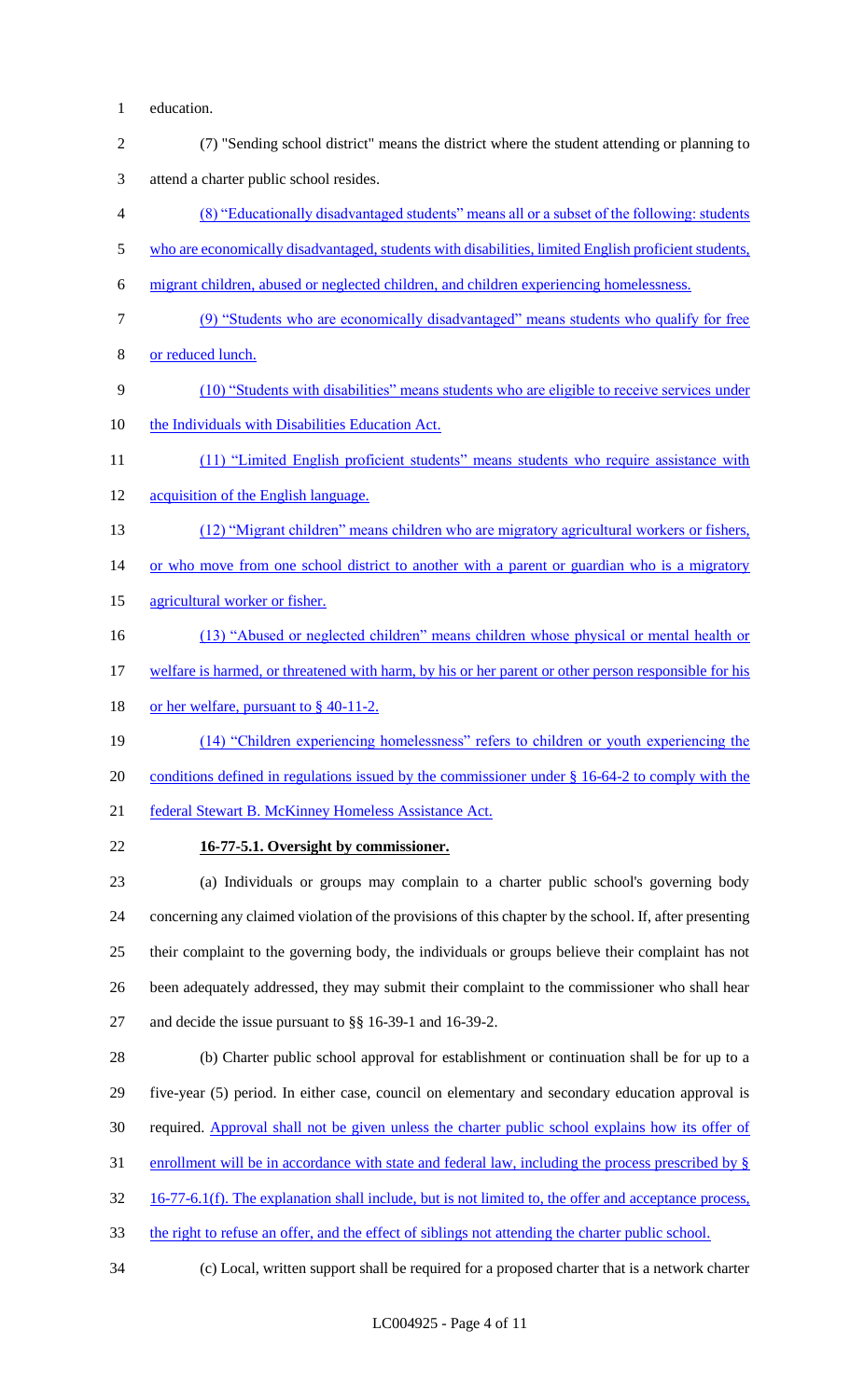school as defined herein. "Written support" means a resolution or ordinance granted by the town or city council for each proposed sending district where the council considers the fiscal and educational welfare of the municipality and students after at least one public hearing.

 (d) A charter public school, as defined in § 16-77-2.1, shall be considered a network charter school if the charter public school encompasses, or will encompass, elementary and secondary schools or multiple elementary or multiple secondary schools.

 (e) Charter public schools, as defined in § 16-77-2.1(4) and authorized as of the effective date of this act [July 13, 2016], shall be exempt from subsection (c) of this section and shall not require local, written support under subsection (c) for any proposed expansion or charter renewal.

 (f) A proposed charter, or amendment to a charter for expansion, may proceed through the approval process by removing districts that have not provided written support, in accordance with this section, from the catchment area and may be approved with the remaining districts in the catchment area, provided that the application satisfies the requirements of regulations and law.

However, the charter may be revoked at any time if the school:

(1) Materially violates provisions contained in the charter;

(2) Fails to meet or pursue the educational objectives contained in the charter;

(3) Fails to comply with fiscal accountability procedures as specified in the charter;

- (4) Violates provisions of law that have not been granted variance by the council on 19 elementary and secondary education; or
- (5) After three (3) consecutive years of operation, is not a "high-performing charter school," defined as a charter public school that has demonstrated overall success, including: (i) Substantial progress in improving student achievement; and (ii) The management and leadership necessary to establish a thriving, financially viable charter public school; or
- (6) Bases its offers of enrollment on criteria that are not in accordance with state and federal law, including the process prescribed by § 16-77-6.1(f).

 (g) After denying, or prior to non-renewing or revoking a charter, the department of elementary and secondary education will hold a hearing on the issues in controversy under § 16- 39-1.

 (h) The establishment of new charter public schools shall be contingent upon state approval and appropriation.

**16-77-6.1. Additional standards.**

(a) No student tuition or mandatory fees may be charged by any charter public school.

(b) A charter public school may include any grade up to grade twelve (12) or any

configuration of those grades, including kindergarten and prekindergarten. If specified in its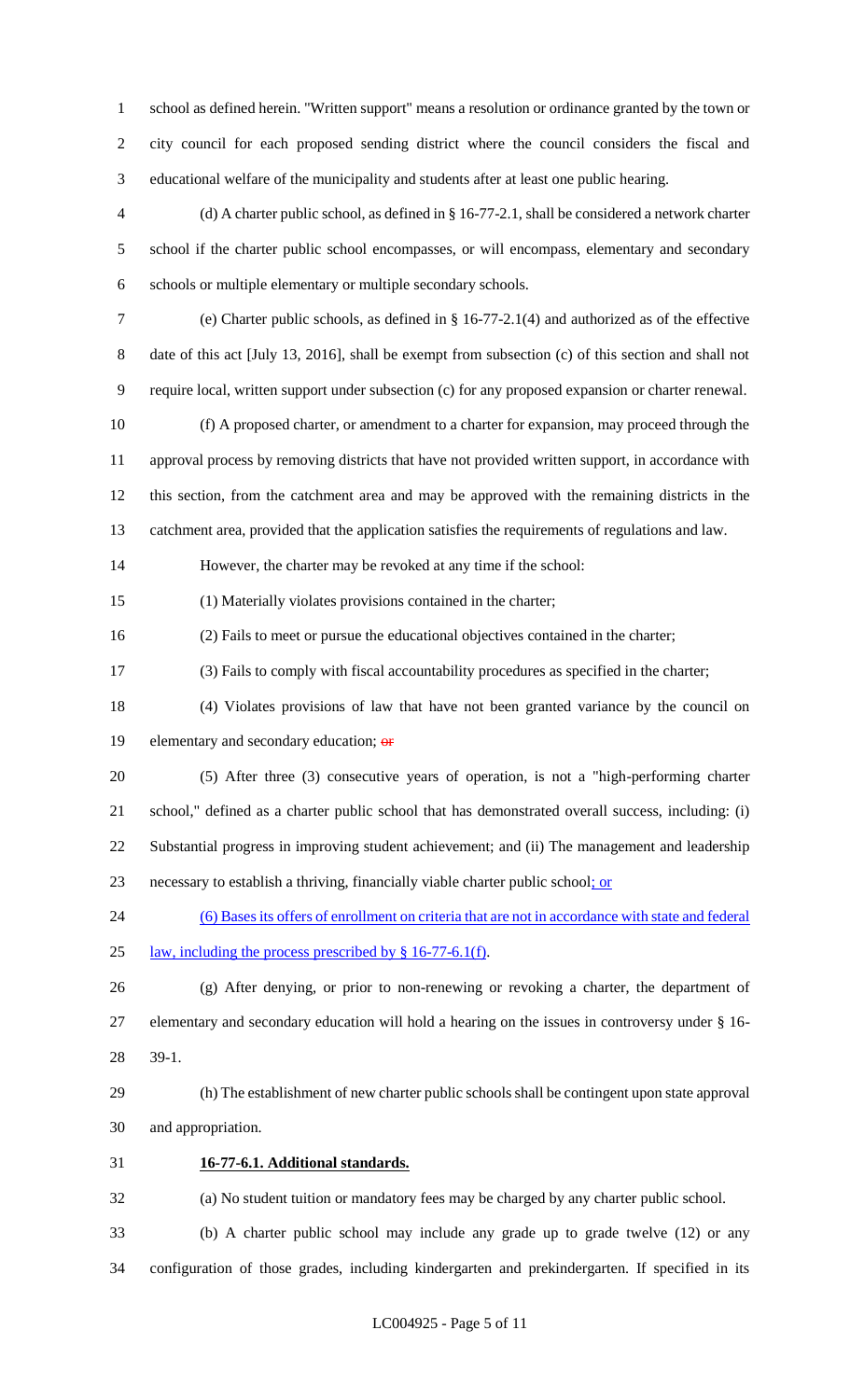charter, a charter public school may also operate an adult education program, adult high school completion program, or general education development testing preparation program.

 (c) It is the intent of the general assembly that priority of consideration be given to charter public school applications designed to increase the educational opportunities of educationally disadvantaged students, as defined in § 16-77-2.1, and at-risk pupils.

 (d) A student who is not under suspension or expulsion for discipline reasons may withdraw from a charter public school at any time and enroll in another public school in the district where the student resides as determined by the school committee of the district. A student may be suspended or expelled from a charter public school in accordance with the board of regents regulations for suspensions and/or expulsions, and other public schools may give full faith and credit to that suspension or expulsion.

 (e) The governing body of a charter public school shall be subject to the Open Meetings Law, chapter 46 of title 42.

- 14 (f) Charter public schools, defined in § 16-77-2.1(4), shall conduct a weighted lottery to
- determine enrollment. Charter public schools may develop their own lottery procedures; provided

16 that they are consistent with federal and state laws, including the following:

(1) A charter public school's lottery shall be weighted in favor of at least three (3) subsets

of educationally disadvantaged students, defined in § 16-77-2.1(8). The weights shall be formulated

19 to meet or exceed the sending school district's representation for that group, as best as possible.

(2) The weighted lottery shall be designed as an opt-out system:

(i) By March 1 of every year, all students enrolled in school districts that are included in a

22 charter public school's catchment area shall be entered into the weighted lottery for all charter

public schools that the students would be eligible to attend, if offered.

24 (ii) On or before February 1 of every year, a parent or guardian may opt their student out of the charter public school weighted lottery system for the entire state by notifying the school 26 district that their student attends or the department of elementary and secondary education (the "department") of their intent not to have their student entered into any weighted lottery for charter 28 public schools.

29 (A) Only parents or guardians who intend to opt their student out of weighted lotteries for all charter public schools in the state shall be permitted to notify the school district their student attends or the department under this subsection. No opt-out notification shall be permitted for parents or guardians who intend for their student be entered into the weighted lottery of some

- charter public schools, but not others.
- (B) This notification shall only be required once in the academic career of each student.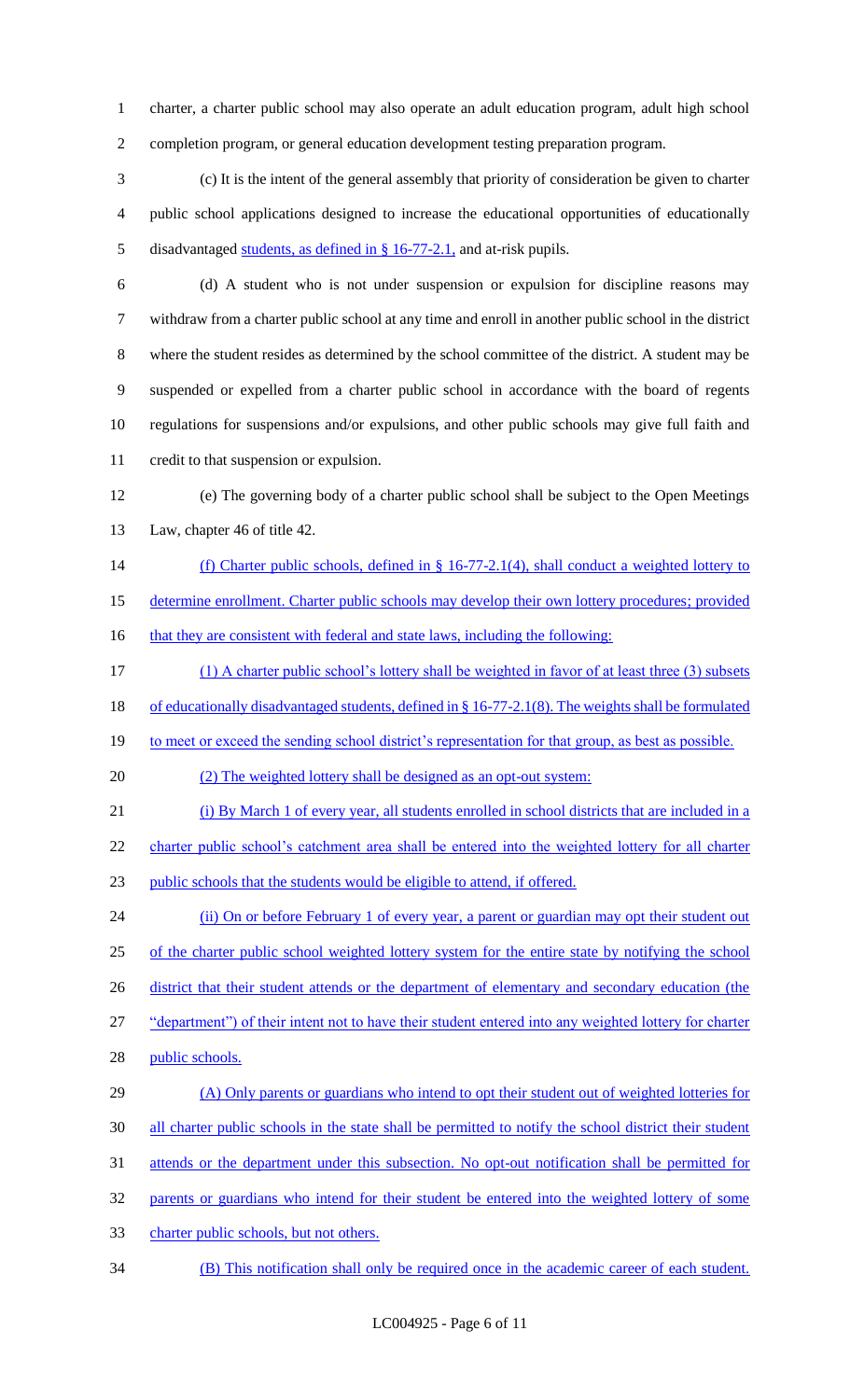- 1 Parents or guardians who notify their student's school district or the department of their intention 2 to opt their student out of weighted lotteries for all charter public schools in the state shall not be 3 required to submit the opt-out notification every year. 4 (C) Parents or guardians who have submitted an opt-out notification may rescind this notice 5 at any time, thereby allowing their student to be included in weighted lotteries for all charter public 6 schools in the state; provided that, they do so by February 1. 7 (iii) The parent or guardian of a student not registered in the school district for which they 8 are eligible to register may provide the student's data to the department of education by February 9 1 to ensure the student is entered in the lottery for enrollment. 10 (iv) The parent or guardian of a student not residing in the school district for which they 11 would be eligible to register at the time of the lottery may, with an acknowledgment that they intend 12 to be registered in the school district at the commencement of the school year, provide the student's 13 data to the department of education by February 1 to ensure the student is entered in the lottery for 14 enrollment. 15 (v) The department shall coordinate with each school district to ensure the opt-out 16 information received from parents or guardians in that academic year is current. 17 (3) Upon completion of its annual weighted lottery: 18 (i) Each charter public school shall notify the department of the results, and the charter 19 public school shall offer enrollments according to its approved charter to those students selected in 20 the weighted lottery. 21 (ii) Students shall either accept or reject the offer to enroll at the charter public school. 22 (A) In the event a student rejects the offer to enroll, another student shall be selected from 23 the waitlist pursuant to the charter public school's approved charter, until all available slots for 24 students are filled. 25 (4) Notwithstanding students who are otherwise eligible for enrollment prioritization as 26 siblings of currently enrolled students or children of staff, all remaining openings shall be offered 27 to those students selected though the weighted lottery process established by this § 16-77-6.1(f). 28 (5) Nothing in this section shall preclude any eligible public school student of any age for 29 enrollment in a district charter school for which they would be eligible if offered. District charter 30 schools may not discriminate on the basis of an applicant's race, ethnicity, religion, gender, and/or 31 sexual orientation. 32 (g) The department shall promulgate rules and regulations to implement the purposes of 33 this section, which shall include, but are not limited to:
- 34 (1) The manner and form of the weighted lottery opt-out notification;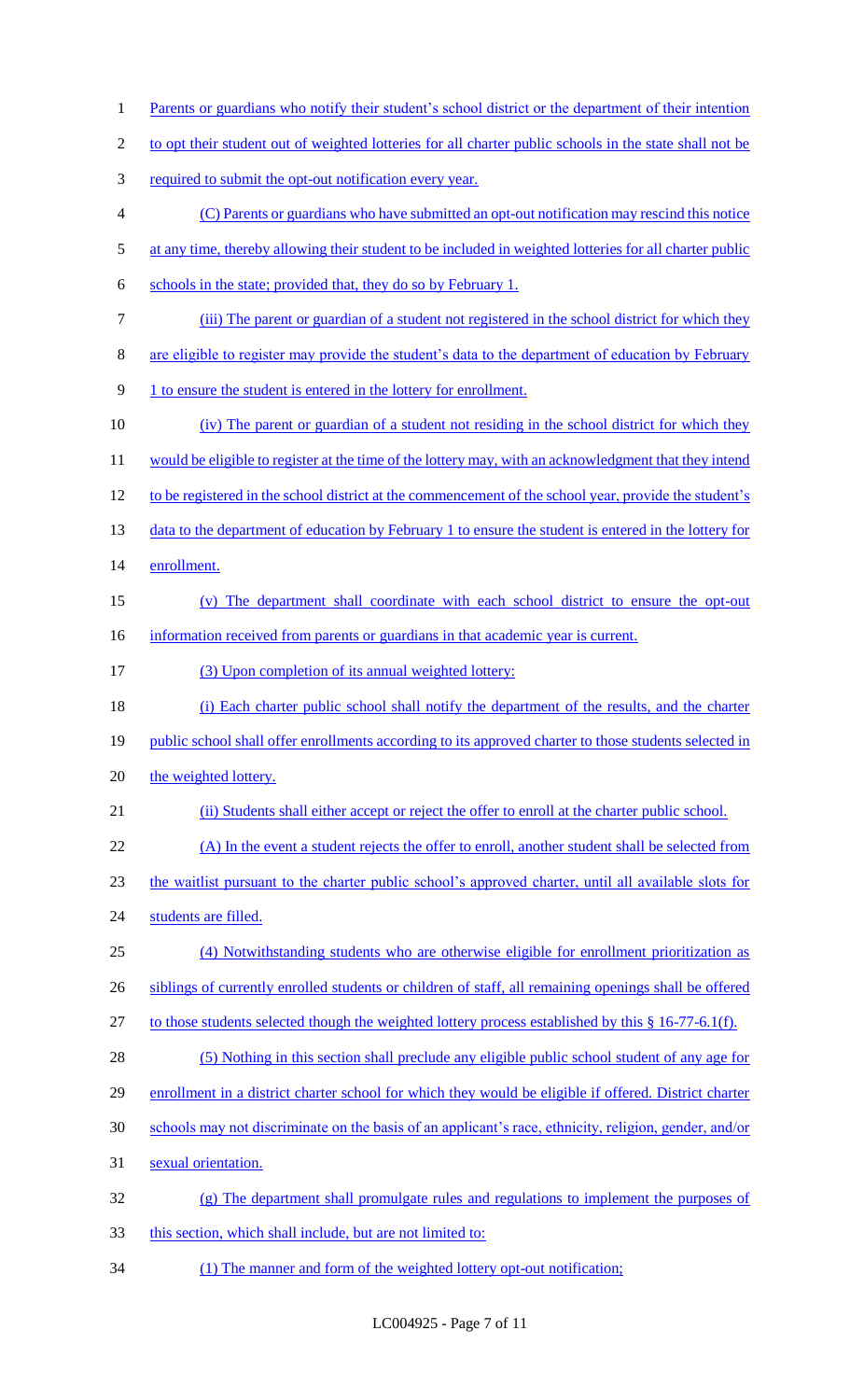(2) The manner and form of notification that charter public schools shall use to contact parents or guardians when a student is selected in a charter public school's lottery; provided that, no fewer than two (2) separate notifications are provided; and (3) The manner and form of notification that parents or guardians shall use to accept or reject their student's offer of enrollment at a charter public school. (h) By October 1, 2023, and by every October 1 thereafter, the department shall report to 7 the general assembly: (1) The number of students in each educationally disadvantaged subset, identified in § 16- 9 77-2.1(8), that were selected for each grade in every charter public school's lottery in each of the 10 previous five (5) years; (2) The number of students in each educationally disadvantaged subset, identified in § 16- 77-2.1(8), that enrolled in each charter public school in each of the previous five (5) academic 13 years: 14 (i) As a result of a lottery; and (ii) As a result of another selection process including, but not limited to, enrollment 16 prioritization as a sibling of a currently enrolled student or a child of staff; and 17 (3) The percentage of total school enrollment that the numbers listed in subsection  $(h)(2)(i)$ 18 of this section represent. SECTION 3. Section 16-77.2-1 of the General Laws in Chapter 16-77.2 entitled "District Charter School [See Title 16 Chapter 97 - The Rhode Island Board of Education Act]" is hereby amended to read as follows: **16-77.2-1. Entities eligible to apply to become district charter schools.** (a) Persons or entities eligible to submit an application to establish a district charter school shall be limited to: (1) Existing public schools; (2) Groups of public school personnel; (3) Public school districts; or 28 (4) A group of school districts. (b) No existing public school shall be converted into a district charter school unless a majority of the parents and/or guardians of the students currently assigned to the school and two- thirds (⅔) of the certified teaching personnel currently assigned to the school approve the proposed charter, as provided in § 16-77.2-2. (c) School professionals employed by a local or regional school committee or the State of Rhode Island shall be entitled to a two (2) year leave of absence, without compensation, in order to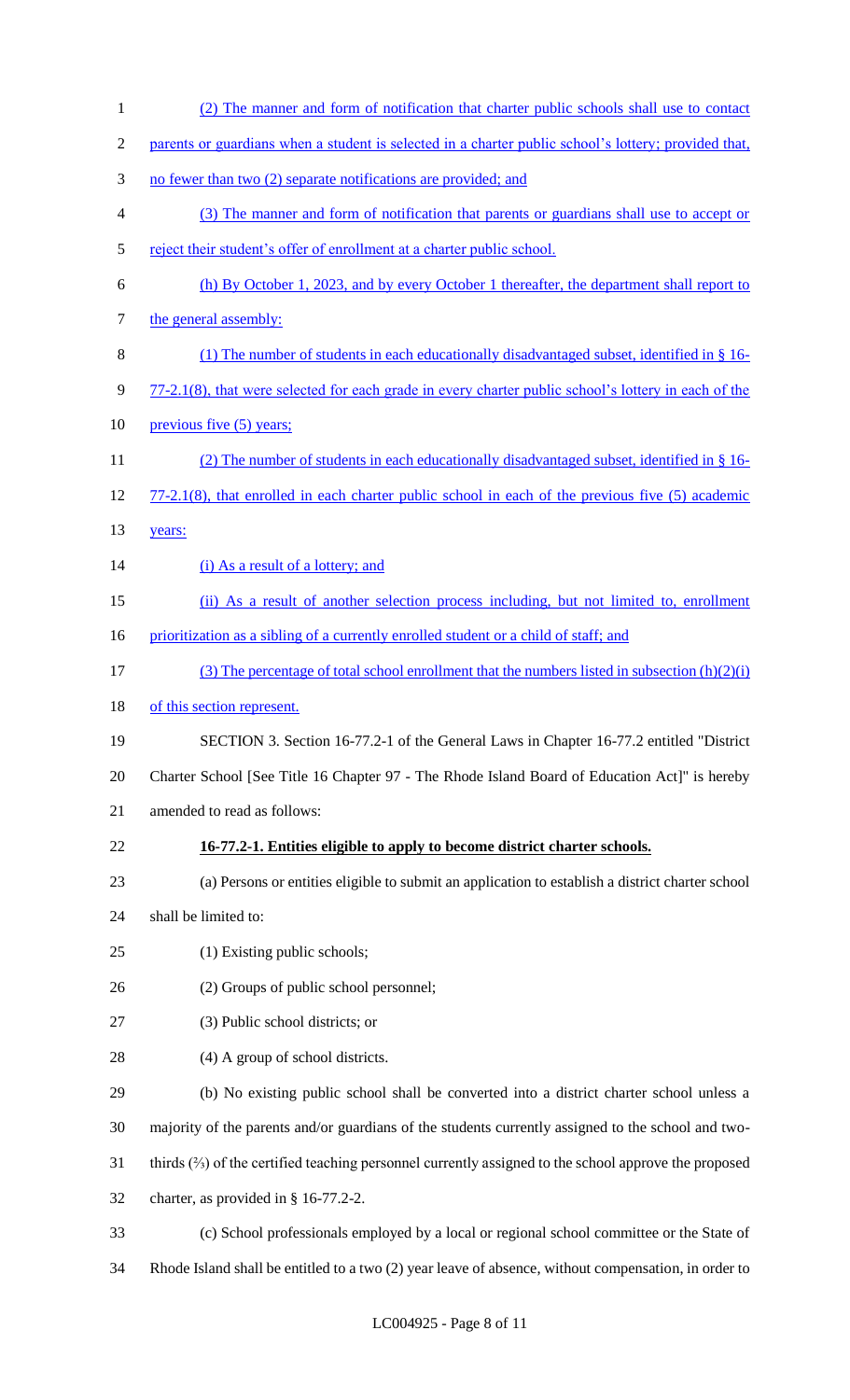be employed in a district charter school, provided this leave shall be extended upon request for an additional two (2) years. At any time during or upon completion of this leave of absence, a school professional may return to work in the school district in the position in which he or she was previously employed or a comparable position. This leave of absence shall not be deemed to be an interruption of service for purposes of seniority and teachers' retirement.

 (d) No child shall be required to attend a district charter school nor shall any teacher be required to teach in a district charter school. The school committee shall make accommodations to facilitate the transfer of students who do not wish to participate in the district charter school into other public schools. It shall also make accommodations for those students who wish to participate 10 to transfer into the district charter school as space permits. If the total number of students who are 11 eligible to attend and apply to a district charter school is greater than the number of spaces available,

12 the charter school shall conduct a lottery to determine which students shall be admitted.

 SECTION 4. Section 16-77.3-1 of the General Laws in Chapter 16-77.3 entitled "Independent Charter Schools [See Title 16 Chapter 97 - The Rhode Island Board of Education Act]" is hereby amended to read as follows:

#### **16-77.3-1. Entities eligible to apply to become independent charter schools.**

 (a) Persons or entities eligible to submit an application to establish an independent charter school shall be limited to:

 (1) Rhode Island nonprofit organizations provided that these nonprofit organizations shall have existed for at least two (2) years and must exist for a substantial reason other than to operate a school; or

(2) Colleges or universities within the State of Rhode Island.

 (b) No child shall be required to attend an independent charter school nor shall any teacher be required to teach in an independent charter school. The sending school district shall make accommodations for those students who wish to participate to transfer into an independent charter 26 school as space permits. If the total number of students who are eligible to attend and apply to an 27 independent charter school is greater than the number of spaces available, the independent charter

28 school shall conduct a lottery to determine which students shall be admitted.

 SECTION 5. Section 16-77.4-1 of the General Laws in Chapter 16-77.4 entitled "Mayoral Academies [See Title 16 Chapter 97 - The Rhode Island Board of Education Act]" is hereby amended to read as follows:

**16-77.4-1. Entities eligible to apply to become, or for the expansion of, a mayoral** 

**academy.**

(a) A "mayoral academy" means a charter school created by a mayor of any city or town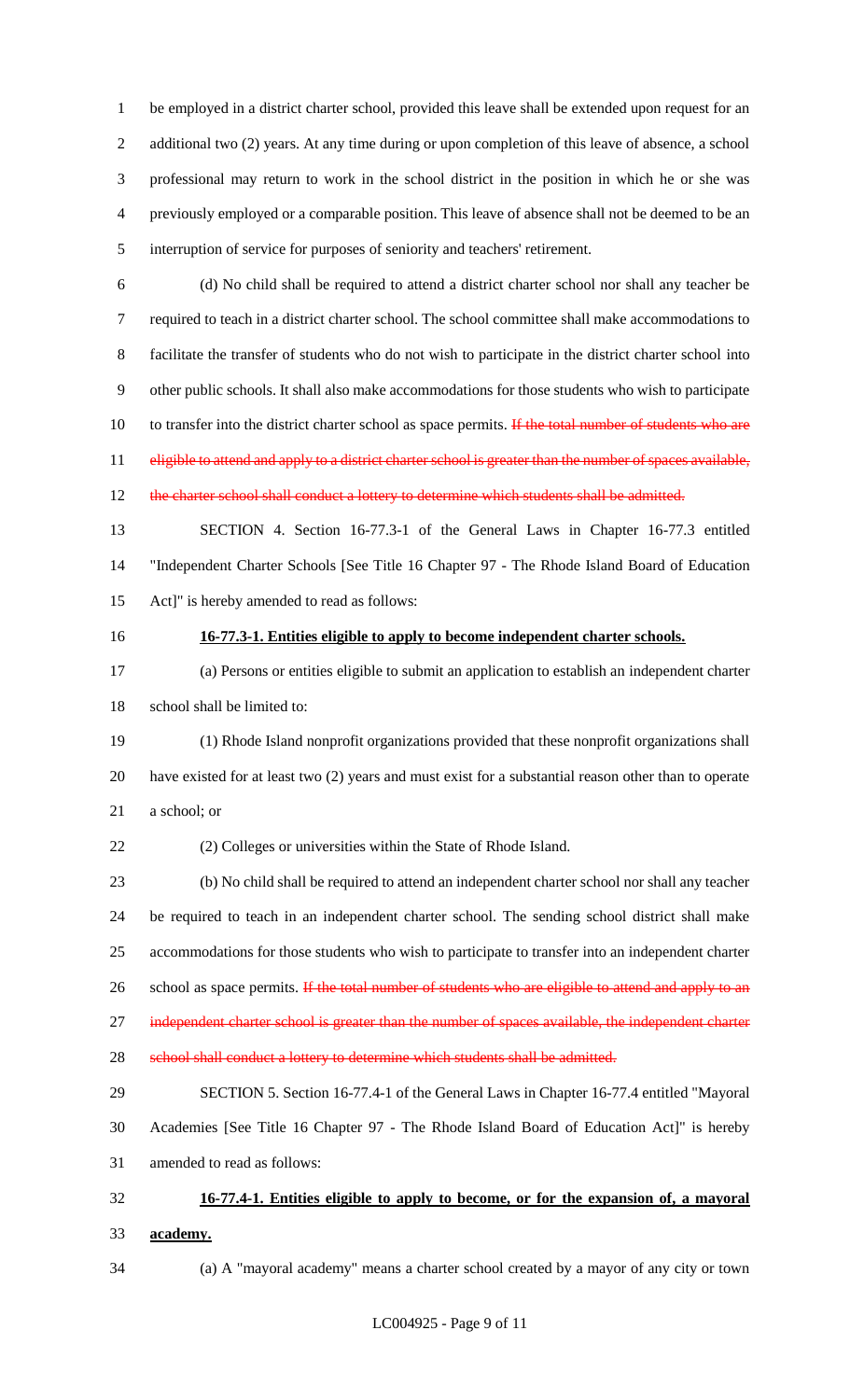within the State of Rhode Island, acting by, or through, a nonprofit organization established for said purpose (regardless of the time said nonprofit organization is in existence), that enrolls students from more than one city or town, including both urban and non-urban communities, and that offers an equal number of enrollments to students on a lottery basis; provided, further, that such mayoral academies shall have a board of trustees or directors that is comprised of representatives from each included city or town and is chaired by a mayor of an included city or town. The mayor from each city or town, or in the absence of a mayor, the city or town council via a resolution or ordinance, shall approve the participation in the mayoral academy's catchment area for a proposed charter or an amendment to a charter for expansion. For purposes of this chapter, the term "mayor" shall include any elected town administrator.

 (b) No child shall be required to attend a mayoral academy, nor shall any teacher be required to teach in a mayoral academy. The school committee of the district in which a mayoral academy is located shall make accommodations to facilitate the transfer of students who do not wish to participate in a mayoral academy into other public schools. It shall also make accommodations for those students who wish to transfer into the mayoral academy as space 16 permits. If the total number of students who are eligible to attend and apply to a mayoral academy 17 is greater than the number of spaces available, the mayoral academy shall conduct a lottery to determine which students shall be admitted.

SECTION 6. This act shall take effect upon passage.

======== LC004925 ========